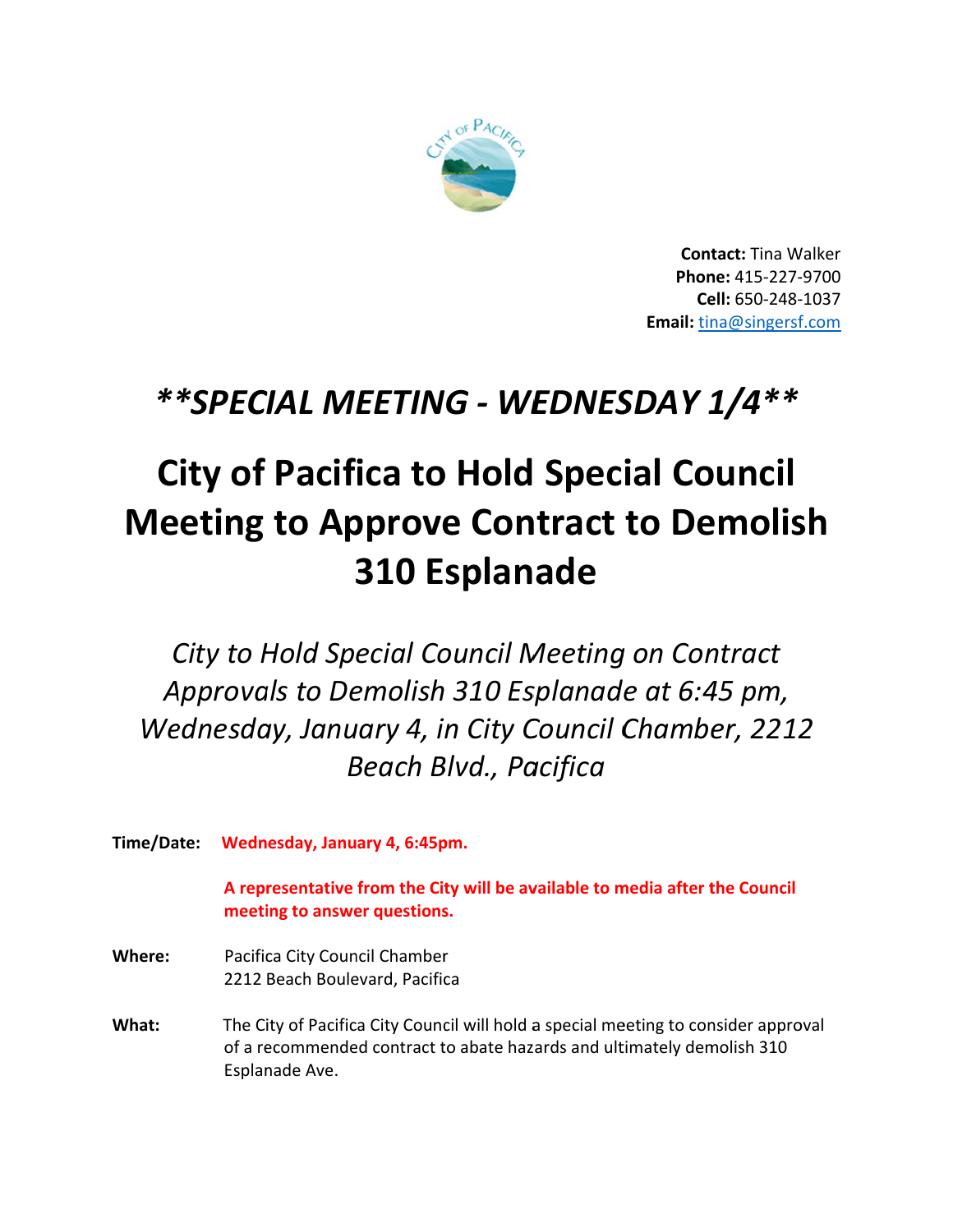Last week, the San Mateo County Superior Court issued an abatement warrant for the City of Pacifica to abate the public safety hazard created by the eroding bluff under the apartment building located at 310 Esplanade Ave. The City notified property owner, Mr. Millard Tong, on Wednesday, December 28, 2016, that it would be accessing his property to take that action. Notices have also been posted on the property with information about the demolition.

 Since then, the City has been gathering cost estimates from contractors to perform the removal of hazardous materials from, and demolition of, the building. At tomorrow night's Special Council Meeting, the City will present the cost estimate information gathered as well as the contract with the lowest bidder for Council's consideration and expected approval.

 The contractor will need approximately 72 hours to mobilize the needed equipment and staffing to complete the removal of hazardous material and the subsequent demolition of the building. Pending Council's approval, this work will most likely begin the week of January 9, 2017.

- **Who:** Lorie Tinfow, Pacifica City Manager and Director of Emergency Management
- **Background:** In 2010, major storms caused the City of Pacifica to evacuate and "red-tag" the 20-unit apartment building at 320 Esplanade Avenue and the 12-unit building at 330 Esplanade Avenue after progressive coastal erosion forced the City to determine both to be uninhabitable. Both buildings were left vacant, teetering on the edge of a quickly eroding coastal bluff.

On January 22, the City Manager declared a state of local emergency and on Jan. 25, 2016, the City of Pacifica determined the apartments at 310 Esplanade Avenue were uninhabitable due to coastal erosion. Pacifica Chief Building Official Mike Cully "yellow-tagged" the apartments and several private residences, meaning residents were allowed to access buildings only to remove belongings.

On Feb. 18, 2016, the adjacent 330 Esplanade was demolished by the building's owner. The accelerated erosion of the bluff created an imminent hazard to public safety and caused the City to take action to demolish the apartments at 320 Esplanade on Mar. 12, 2016.

Millard Tong, who owned the apartment building at 320 Esplanade Avenue and also owns 310 Esplanade Avenue, filed for bankruptcy in 2015 and has largely neglected the properties.

The building at 310 Esplanade Avenue is now at risk of crumbling over the eroding cliff and threatening public safety. The City's geotechnical consultant and Building Official have determined the need to demolish this building as soon as possible.